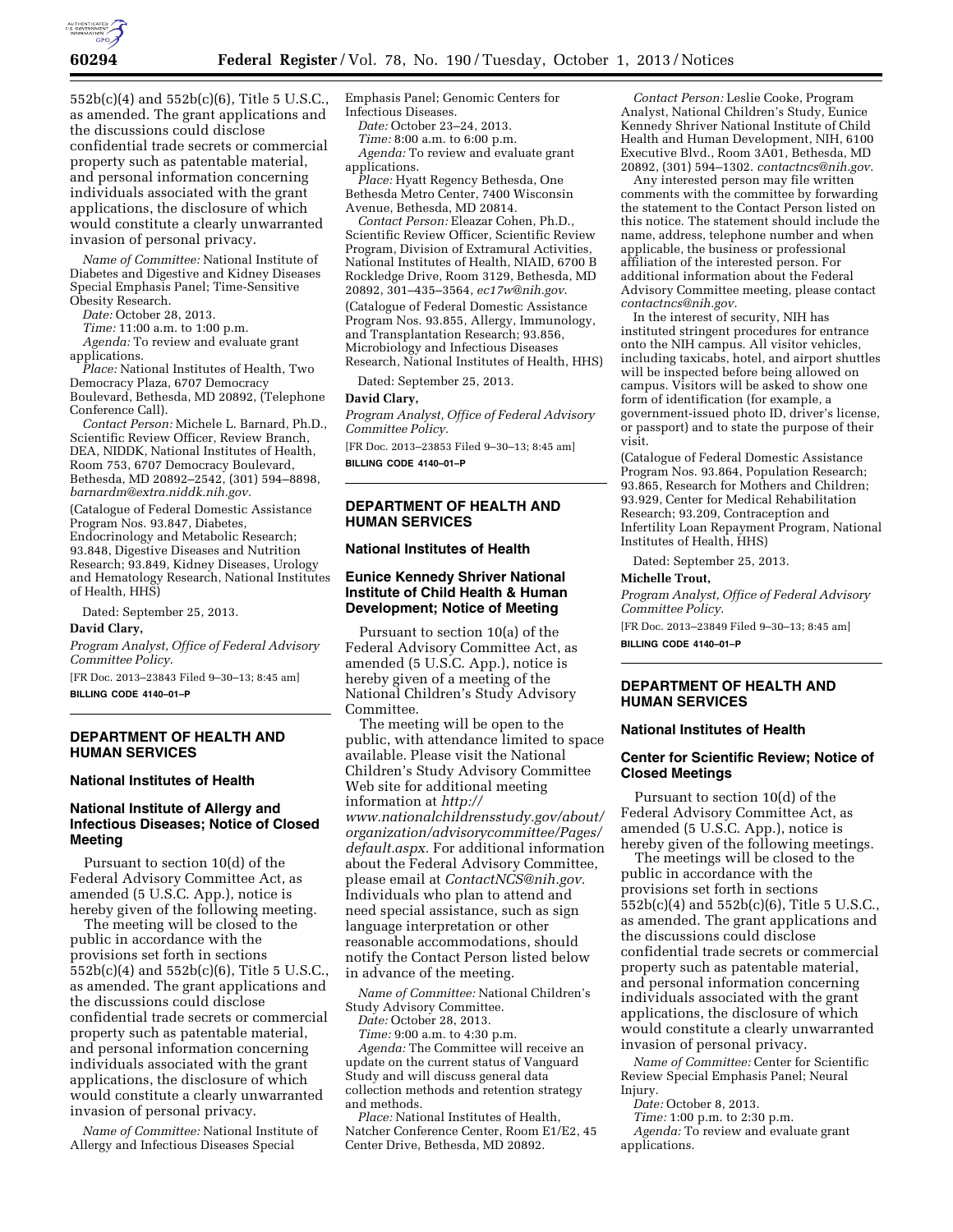*Place:* National Institutes of Health, 6701 Rockledge Drive, Bethesda, MD 20892, (Telephone Conference Call).

*Contact Person:* Seetha Bhagavan, Ph.D., Scientific Review Officer, Center for Scientific Review, National Institutes of Health, 6701 Rockledge Drive, Room 5194, MSC 7846, Bethesda, MD 20892, (301) 237– 9838, *[bhagavas@csr.nih.gov.](mailto:bhagavas@csr.nih.gov)* 

This notice is being published less than 15 days prior to the meeting due to the timing limitations imposed by the review and funding cycle.

*Name of Committee:* Center for Scientific Review Special Emphasis Panel;

Neurological Disorders: Autism, Stroke, Brain Tumors, and Traumatic Brain Injury.

*Date:* October 9, 2013.

*Time:* 3:00 p.m. to 5:00 p.m.

*Agenda:* To review and evaluate grant applications.

*Place:* National Institutes of Health, 6701 Rockledge Drive, Bethesda, MD 20892, (Telephone Conference Call).

*Contact Person:* Samuel C. Edwards, Ph.D., IRG CHIEF, Center for Scientific Review, National Institutes of Health, 6701 Rockledge Drive, Room 5210, MSC 7846, Bethesda, MD 20892, (301) 435–1246, *[edwardss@](mailto:edwardss@csr.nih.gov) [csr.nih.gov.](mailto:edwardss@csr.nih.gov)* 

This notice is being published less than 15 days prior to the meeting due to the timing limitations imposed by the review and funding cycle.

*Name of Committee:* Center for Scientific Review Special Emphasis Panel; Molecular Targets for Cancer Interventions.

*Date:* October 21, 2013.

*Time:* 7:30 a.m. to 6:00 p.m.

*Agenda:* To review and evaluate grant applications.

*Place:* Hilton Long Beach and Executive Center, 701 West Ocean Boulevard, Long Beach, CA 90831.

*Contact Person:* Careen K. Tang-Toth, Ph.D., Scientific Review Officer, Center for Scientific Review, National Institutes of Health, 6701 Rockledge Drive, Room 6214, MSC 7804, Bethesda, MD 20892, (301)435– 3504, *[tothct@csr.nih.gov.](mailto:tothct@csr.nih.gov)* 

*Name of Committee:* Endocrinology, Metabolism, Nutrition and Reproductive Sciences Integrated Review Group;

Pregnancy and Neonatology Study Section. *Date:* October 22, 2013.

*Time:* 7:30 a.m. to 6:00 p.m.

*Agenda:* To review and evaluate grant applications.

*Place:* Hilton Garden Inn Bethesda, 7301 Waverly Street, Bethesda, MD 20814.

*Contact Person:* Michael Knecht, Ph.D., Scientific Review Officer, Center for Scientific Review, National Institutes of Health, 6701 Rockledge Drive, Room 6176, MSC 7892, Bethesda, MD 20892, (301) 435– 1046, *[knechtm@csr.nih.gov.](mailto:knechtm@csr.nih.gov)* 

*Name of Committee:* Center for Scientific Review Special Emphasis Panel; Member Conflict: Pulmonary Disease.

*Date:* October 22–23, 2013.

*Time:* 9:00 a.m. to 6:00 p.m.

*Agenda:* To review and evaluate grant applications.

*Place:* National Institutes of Health, 6701 Rockledge Drive, Bethesda, MD 20892, (Virtual Meeting).

*Contact Person:* George M. Barnas, Ph.D., Scientific Review Officer, Center for Scientific Review, National Institutes of Health, 6701 Rockledge Drive, Room 4220, MSC 7818, Bethesda, MD 20892, 301–435– 0696, *[barnasg@csr.nih.gov.](mailto:barnasg@csr.nih.gov)* 

*Name of Committee:* Center for Scientific Review Special Emphasis Panel; Member Conflict: The Molecular Immunology of Host Response.

*Date:* October 22, 2013.

*Time:* 11:00 a.m. to 2:00 p.m. *Agenda:* To review and evaluate grant applications.

*Place:* National Institutes of Health, 6701 Rockledge Drive, Bethesda, MD 20892, (Virtual Meeting).

*Contact Person:* David B. Winter, Ph.D., Scientific Review Officer, Center for Scientific Review, National Institutes of Health, 6701 Rockledge Drive, Room 4204, MSC 7812, Bethesda, MD 20892, 301–435– 1152, *[dwinter@csr.nih.gov.](mailto:dwinter@csr.nih.gov)* 

*Name of Committee:* Center for Scientific Review Special Emphasis Panel; Member Conflict: Language and Cognition.

*Date:* October 22, 2013.

*Time:* 11:00 a.m. to 1:00 p.m.

*Agenda:* To review and evaluate grant applications.

*Place:* National Institutes of Health, 6701 Rockledge Drive, Bethesda, MD 20892, (Virtual Meeting).

*Contact Person:* Dana Jeffrey Plude, Ph.D., Scientific Review Officer, Center for Scientific Review, National Institutes of Health, 6701 Rockledge Drive, Room 3176, MSC 7848, Bethesda, MD 20892, 301–435– 2309, *[pluded@csr.nih.gov.](mailto:pluded@csr.nih.gov)* 

*Name of Committee:* Center for Scientific Review Special Emphasis Panel; Member Conflict: Gastroenterology, Kidney, Urology and Toxicology.

*Date:* October 22, 2013.

*Time:* 11:30 a.m. to 2:30 p.m.

*Agenda:* To review and evaluate grant applications.

*Place:* National Institutes of Health, 6701 Rockledge Drive, Bethesda, MD 20892, (Telephone Conference Call).

*Contact Person:* Mushtaq A. Khan, DVM, Ph.D., Scientific Review Officer, Center for Scientific Review, National Institutes of Health, 6701 Rockledge Drive, Room 2176, MSC 7818, Bethesda, MD 20892, 301–435– 1778, *[khanm@csr.nih.gov](mailto:khanm@csr.nih.gov)*.

*Name of Committee:* Center for Scientific Review Special Emphasis Panel; Community-Level Health Promotion: Prevention and Intervention.

*Date:* October 22, 2013.

*Time:* 1:00 p.m. to 5:00 p.m.

*Agenda:* To review and evaluate grant applications.

*Place:* Hyatt Regency Bethesda, One Bethesda Metro Center, 7400 Wisconsin Avenue, Bethesda, MD 20814.

*Contact Person:* Jacinta Bronte-Tinkew, Ph.D., Scientific Review Officer, Center for Scientific Review, National Institutes of Health, 6701 Rockledge Drive, Room 3164, MSC 7770, Bethesda, MD 20892, (301) 806– 0009, *[brontetinkewjm@csr.nih.gov](mailto:brontetinkewjm@csr.nih.gov)*.

*Name of Committee:* Center for Scientific Review Special Emphasis Panel; PAR–13–

080: Accelerating the Pace of Drug Abuse Research Using Existing.

*Date:* October 22, 2013.

*Time:* 2:00 p.m. to 5:00 p.m.

*Agenda:* To review and evaluate grant applications.

*Place:* National Institutes of Health, 6701 Rockledge Drive, Bethesda, MD 20892, (Virtual Meeting).

*Contact Person:* George Vogler, Ph.D., Scientific Review Officer, Center for Scientific Review, National Institutes of Health, 6701 Rockledge Drive, Room 3140, MSC 7770, Bethesda, MD 20892, (301) 237– 2693, *[voglergp@csr.nih.gov](mailto:voglergp@csr.nih.gov)*.

*Name of Committee:* Center for Scientific Review Special Emphasis Panel; Member Conflict: Obesity, Asthma and Reproductive Epidemiology.

*Date:* October 22, 2013.

*Time:* 2:00 p.m. to 4:00 p.m.

*Agenda:* To review and evaluate grant applications.

*Place:* National Institutes of Health, 6701 Rockledge Drive, Bethesda, MD 20892, (Telephone Conference Call).

*Contact Person:* Suzanne Ryan, Ph.D., Scientific Review Officer, Center for Scientific Review, National Institutes of Health, 6701 Rockledge Drive, Room 3139, MSC 7770, Bethesda, MD 20892, (301) 435– 1712, *[ryansj@csr.nih.gov](mailto:ryansj@csr.nih.gov)*.

*Name of Committee:* Center for Scientific Review Special Emphasis Panel; Member Conflict: Eye Diseases #5.

*Date:* October 22, 2013.

*Time:* 12:00 p.m. to 2:30 p.m.

*Agenda:* To review and evaluate grant applications.

*Place:* National Institutes of Health, 6701 Rockledge Drive, Bethesda, MD 20892, (Telephone Conference Call).

*Contact Person:* James P. Harwood, Ph.D., Scientific Review Officer, Center for Scientific Review, National Institutes of Health, 6701 Rockledge Drive, Room 5168, MSC 7840, Bethesda, MD 20892, 301–435– 1256, *[harwoodj@csr.nih.gov](mailto:harwoodj@csr.nih.gov)*.

*Name of Committee:* Endocrinology, Metabolism, Nutrition and Reproductive Sciences Integrated Review Group; Integrative and Clinical Endocrinology and Reproduction Study Section.

*Date:* October 23, 2013.

*Time:* 8:00 a.m. to 5:00 p.m.

*Agenda:* To review and evaluate grant applications.

*Place:* Sheraton Silver Spring Hotel, 8777 Georgia Avenue, Silver Spring, MD 20910.

*Contact Person:* Dianne Hardy, Ph.D., Scientific Review Officer, Center for Scientific Review, National Institutes of Health, 6701 Rockledge Drive, Room 6175, MSC 7892, Bethesda, MD 20892, 301–435– 1154, *[dianne.hardy@nih.gov](mailto:dianne.hardy@nih.gov)*.

*Name of Committee:* Population Sciences and Epidemiology Integrated Review Group; Social Sciences and Population Studies B Study Section.

*Date:* October 23, 2013.

*Time:* 8:00 a.m. to 6:00 p.m.

*Agenda:* To review and evaluate grant applications.

*Place:* Embassy Suites Baltimore Downtown, 222 St. Paul Place, Baltimore, MD 21202.